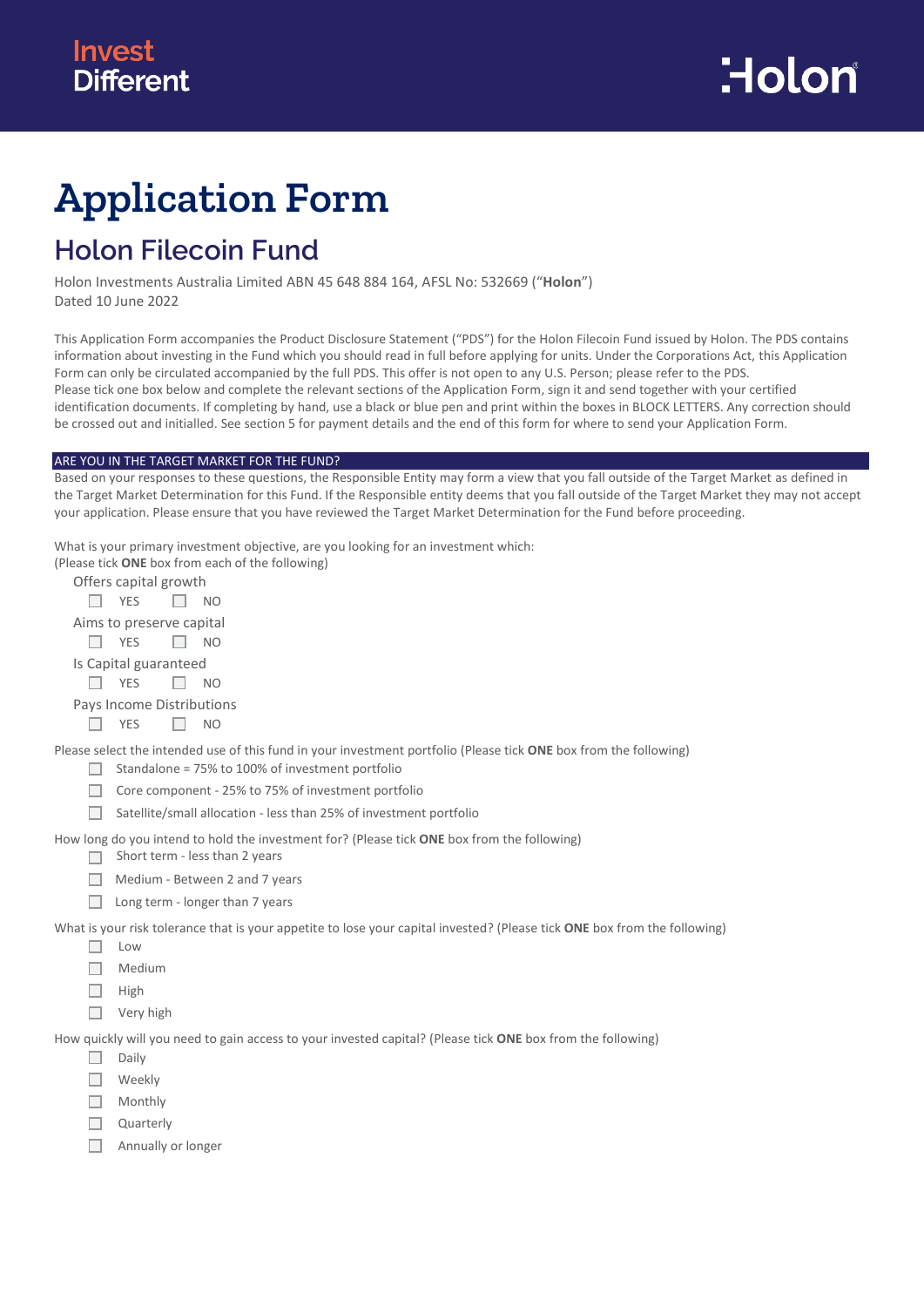| <b>INVESTOR TYPE</b>                           | <b>COMPLETE SECTIONS</b> | <b>PAGES</b>     |
|------------------------------------------------|--------------------------|------------------|
| Individual/Joint Investors/Sole Trader         | Sections 1, 5 - 10*      | ii, ix-xix       |
| Company                                        | Sections 2, 5 - 10*      | iii-v, ix-xix    |
| Trust/Superannuation Fund - Individual Trustee | Sections 3 - 10*         | vii-ix. ix-xix   |
| Trust/Superannuation Fund - Corporate Trustee  | Sections 2, 3, 5 - 10*   | iii-viii, ix-xix |

If none of the above categories are applicable (e.g. associations or partnerships), please contact us for assistance on telephone on 1300 737 670 or by email at [holon@boardroomlimited.com.au.](mailto:holon@boardroomlimited.com.au)

**If investing with an authorised representative, agent or financial adviser:** Please ensure that they and you complete section 6 or 8 as applies. **If you have a financial adviser:** You do not need to provide copies of your certified identification forms with your Application Form if this information has been provided to your financial adviser and they have retained copies and elected to make them available on request in section 6**.**

\*Section 10 is the Tax Status Declaration (including the Foreign Account Tax Compliance Act (FATCA) and Common

Reporting Standard (CRS) - Self Certification) which information we are required to collect; please complete the relevant tax section:

- 1. Individuals Tax Status<br>2. Fotities Foreign Tax St
- 2. Entities Foreign Tax Status

#### CERTIFYING A COPY OF AN ORIGINAL DOCUMENT

All documents must be provided in a certified copy format – in other words, a copy of the document that has been certified by an eligible certifier. A 'certified extract' means an extract that has been certified as a true copy of some of the information contained in a complete original document by one of the persons described below.

#### **People who can certify documents or extracts are:**

- 1. A lawyer, being a person who is enrolled on the roll of the Supreme Court of a State or Territory, or the High Court of Australia, as a legal practitioner (however described) or a Justice of the Peace.
- 2. A magistrate, a chief executive officer of a Commonwealth court or a judge, registrar or deputy registrar of a court.
- 3. A notary public (for the purposes of the Statutory Declaration Regulations1993).
- 4. An agent of the Australian Postal Corporation (APC) who is in charge of, or a permanent employee of theAPC with 2 or more years of continuous service who is employed in an office supplying postal services to the public.
- 5. Apolice officer or anAustralian consular officer or anAustralian diplomatic officer (under the Consular FeesAct 1955).
- 6. An officer with 2 or more continuous years of service with one or more financial institutions (under the Statutory Declaration Regulations 1993) or a finance company officer with 2 or more continuous years of service with one or more financial companies (under the Statutory Declaration Regulations 1993).
- 7. An officer with, or authorised representative of, a holder of an Australian Financial Services Licence, having 2 or more continuous years of service with one or more licensees.
- 8. A member of the Institute of Chartered Accountants in Australia, CPA Australia or the National Institute of Accountants with 2 or more years of continuous membership

#### 1. INDIVIDUAL/JOINT INVESTORS/SOLE TRADER - DETAILS

Complete this section if the Investor is investing in their own names, including as a sole trader.

#### **INVESTOR 1**

| Title                              |       | Date of Birth                         |                                                                                                                                    |
|------------------------------------|-------|---------------------------------------|------------------------------------------------------------------------------------------------------------------------------------|
|                                    |       |                                       |                                                                                                                                    |
| <b>Given Names</b>                 |       | Surname                               |                                                                                                                                    |
|                                    |       |                                       |                                                                                                                                    |
| Tax File Number or Exemption Code  |       | Country of Residence for Tax Purposes |                                                                                                                                    |
|                                    |       |                                       |                                                                                                                                    |
| Occupation                         |       |                                       |                                                                                                                                    |
|                                    |       |                                       |                                                                                                                                    |
| Residential Address (not a PO Box) |       |                                       |                                                                                                                                    |
|                                    |       |                                       |                                                                                                                                    |
| Suburb                             | State | Postcode                              | Country                                                                                                                            |
|                                    |       |                                       |                                                                                                                                    |
| Mobile Number                      |       | Telephone                             |                                                                                                                                    |
|                                    |       |                                       |                                                                                                                                    |
| Email                              |       |                                       |                                                                                                                                    |
|                                    |       |                                       |                                                                                                                                    |
|                                    |       |                                       | Investors are encouraged to provide their email address so that they can receive a copy of the relevant reports. Reports will only |

*Investors are encouraged to provide their email address so that they can receive a copy of the relevant reports. Reports will only be sent by email.*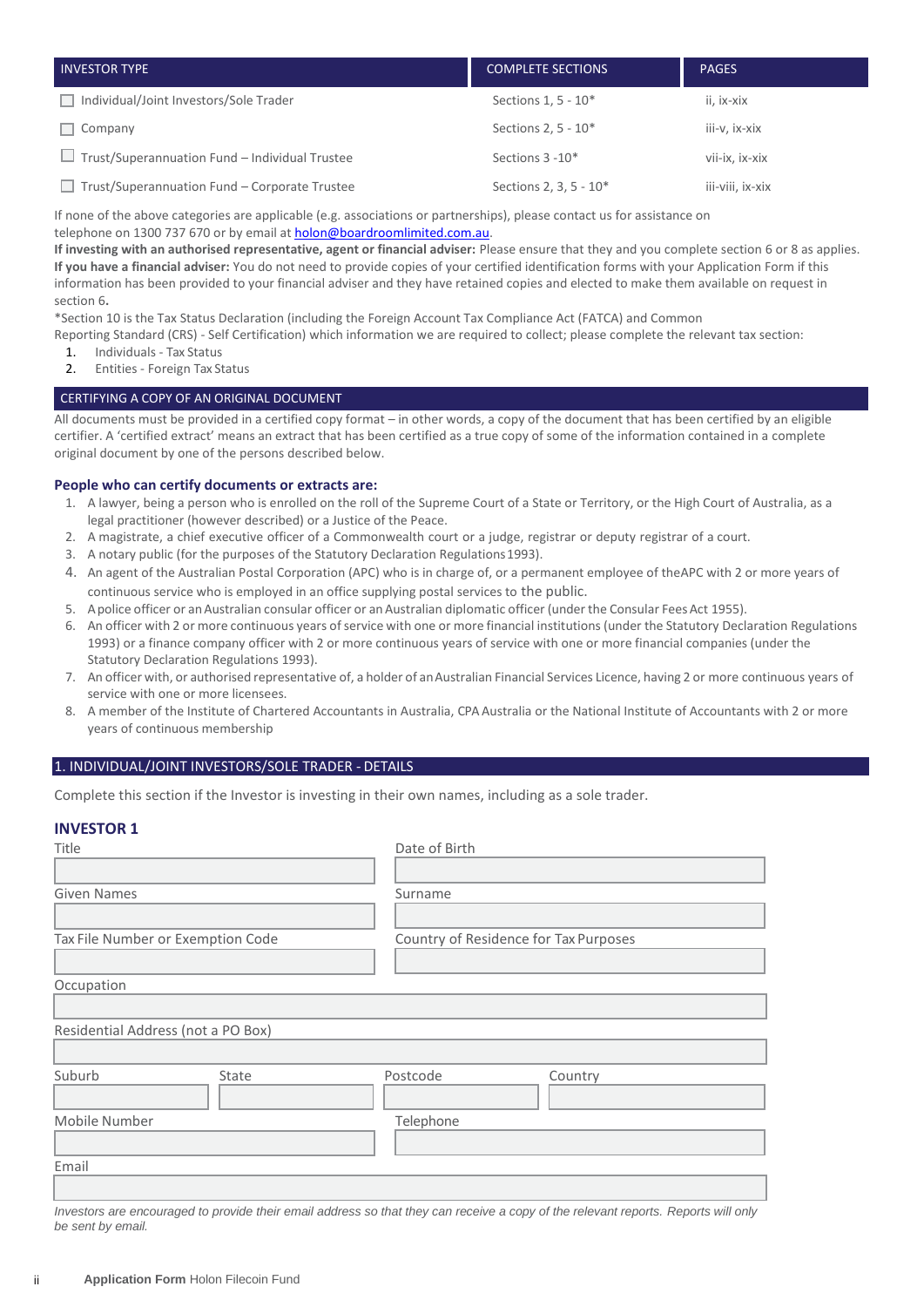# **INVESTOR 2 (only applicable for Joint Investors)**

| Title                              |       | Date of Birth                                                                                                                                                      |                                       |
|------------------------------------|-------|--------------------------------------------------------------------------------------------------------------------------------------------------------------------|---------------------------------------|
| Given Names                        |       | Surname                                                                                                                                                            |                                       |
| Tax File Number or Exemption Code  |       |                                                                                                                                                                    | Country of Residence for Tax Purposes |
| Occupation                         |       |                                                                                                                                                                    |                                       |
| Residential Address (not a PO Box) |       |                                                                                                                                                                    |                                       |
| Suburb                             | State | Postcode                                                                                                                                                           | Country                               |
| Mobile Number                      |       | Telephone                                                                                                                                                          |                                       |
|                                    |       | If there are more than two individuals, please provide details and attach to this Application Form.                                                                |                                       |
| All investors to sign              |       | SIGNING AUTHORITY (for applications with two or more individuals) Any one investor to sign; or<br>If no selection is made, all investors will be required to sign. |                                       |
| Full Business Name (if any)        |       | ADDITIONAL INFORMATION FOR SOLE TRADER (only if applying as a Sole Trader)                                                                                         |                                       |

| $\frac{1}{2}$ . Sin $\frac{1}{2}$ sections in the section of $\frac{1}{2}$ |                                          |                                                                                                 |         |  |
|----------------------------------------------------------------------------|------------------------------------------|-------------------------------------------------------------------------------------------------|---------|--|
|                                                                            |                                          |                                                                                                 |         |  |
|                                                                            | Australian Business Number (if obtained) |                                                                                                 |         |  |
|                                                                            |                                          |                                                                                                 |         |  |
|                                                                            |                                          | Address of Principal Place of Business (not a PO Box). If residential address, mark 'As Above'. |         |  |
| Suburb                                                                     | State                                    | Postcode                                                                                        | Country |  |
|                                                                            |                                          |                                                                                                 |         |  |
|                                                                            |                                          |                                                                                                 |         |  |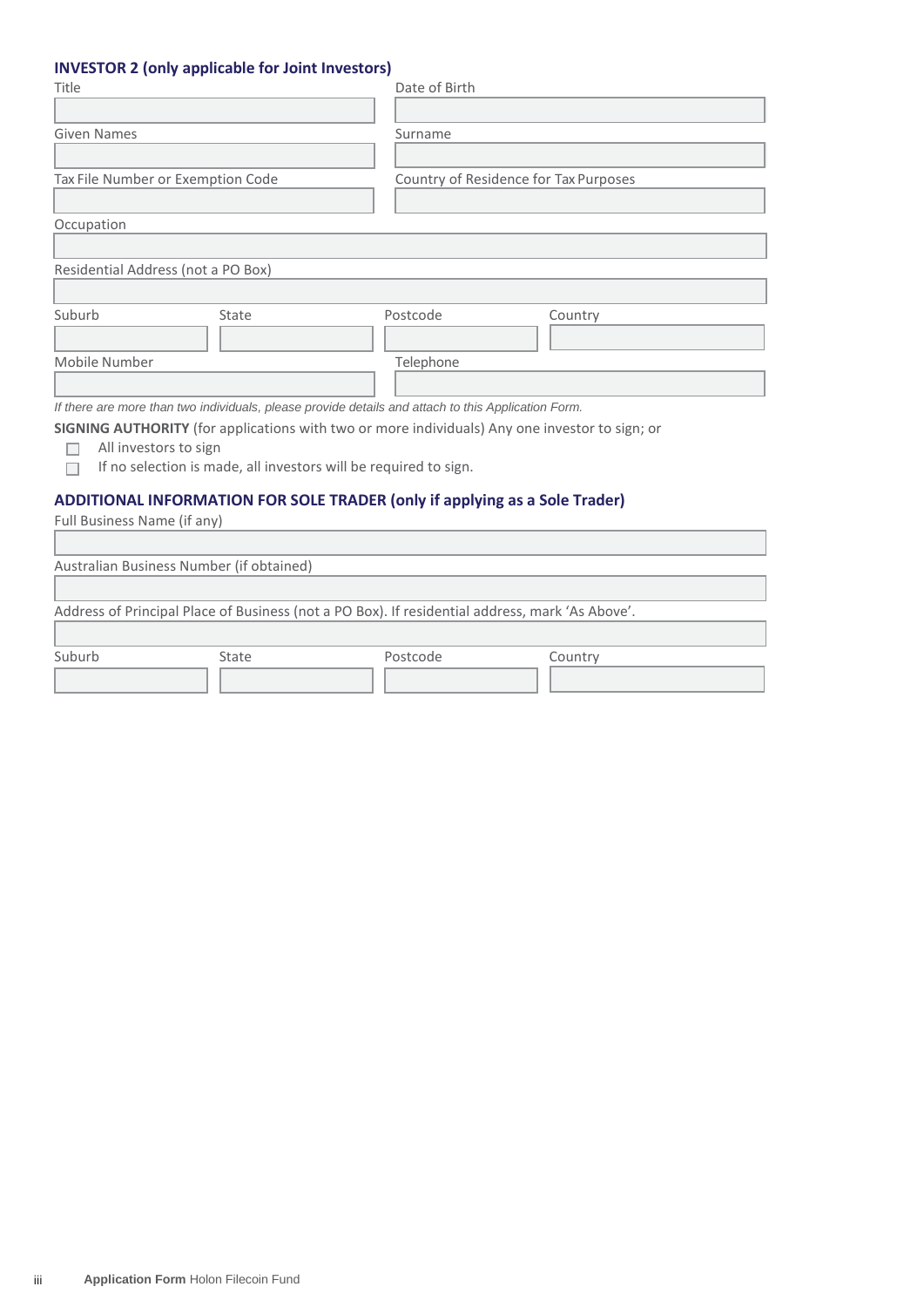# 2. COMPANY (INCLUDING CORPORATE TRUSTEE) – DETAILS

Complete this section if the Investor is investing for, or on behalf of, a company (including as the corporate trustee for a trust/superannuation fund).

| <b>Full Company Name</b>                                                                              |                                      |
|-------------------------------------------------------------------------------------------------------|--------------------------------------|
| Country of Formation, Incorporation or Registration                                                   | Country of Residence for Tax         |
|                                                                                                       |                                      |
| Tax File Number or Exemption (Australian residents)                                                   | ACN/ABN (if registered in Australia) |
| Principal business activity                                                                           |                                      |
|                                                                                                       |                                      |
| Name of Regulator (if licensed by an Australian Commonwealth, State or Territory statutory regulator) |                                      |

# **DETAILS OF TWO DIRECTORS**

| Director 1 - Full Name                                                                                                                                                                                                                                           | Date of Birth                                                                                              |
|------------------------------------------------------------------------------------------------------------------------------------------------------------------------------------------------------------------------------------------------------------------|------------------------------------------------------------------------------------------------------------|
| Director 2 - Full Name (if not a Sole Director Company)                                                                                                                                                                                                          | Date of Birth                                                                                              |
| Registered Business Address in Australia or in Country of Formation                                                                                                                                                                                              |                                                                                                            |
| Suburb<br>State                                                                                                                                                                                                                                                  | Postcode<br>Country                                                                                        |
| Principal Place of Business (not a PO Box address)                                                                                                                                                                                                               |                                                                                                            |
| Suburb<br>State                                                                                                                                                                                                                                                  | Postcode<br>Country                                                                                        |
| If an Australian Company, registration status with ASIC.<br>Proprietary Company<br>If a Foreign Company, registration status with the relevant foreign registration body.<br>Private/Proprietary Company<br>$\Box$<br>Name of Relevant Foreign Registration Body | <b>Public Company</b><br>Public Company<br>Other - please specify<br>Foreign Company Identification Number |
|                                                                                                                                                                                                                                                                  |                                                                                                            |
| Is the Company listed?<br>□ No □ Yes - Name of Market/Stock Exchange                                                                                                                                                                                             |                                                                                                            |
| If the company is registered as a proprietary company by ASIC or is a private company registered by a<br>foreign registration body, please list the name of each director of the company.<br>Director 1 - Full Name                                              | Director 4 - Full Name                                                                                     |
| Director 2 - Full Name                                                                                                                                                                                                                                           | Director 5 - Full Name                                                                                     |
| Director 3 - Full Name                                                                                                                                                                                                                                           | Director 6 - Full Name                                                                                     |

*If there are more than six directors, please provide full names separately and attach to this Application.*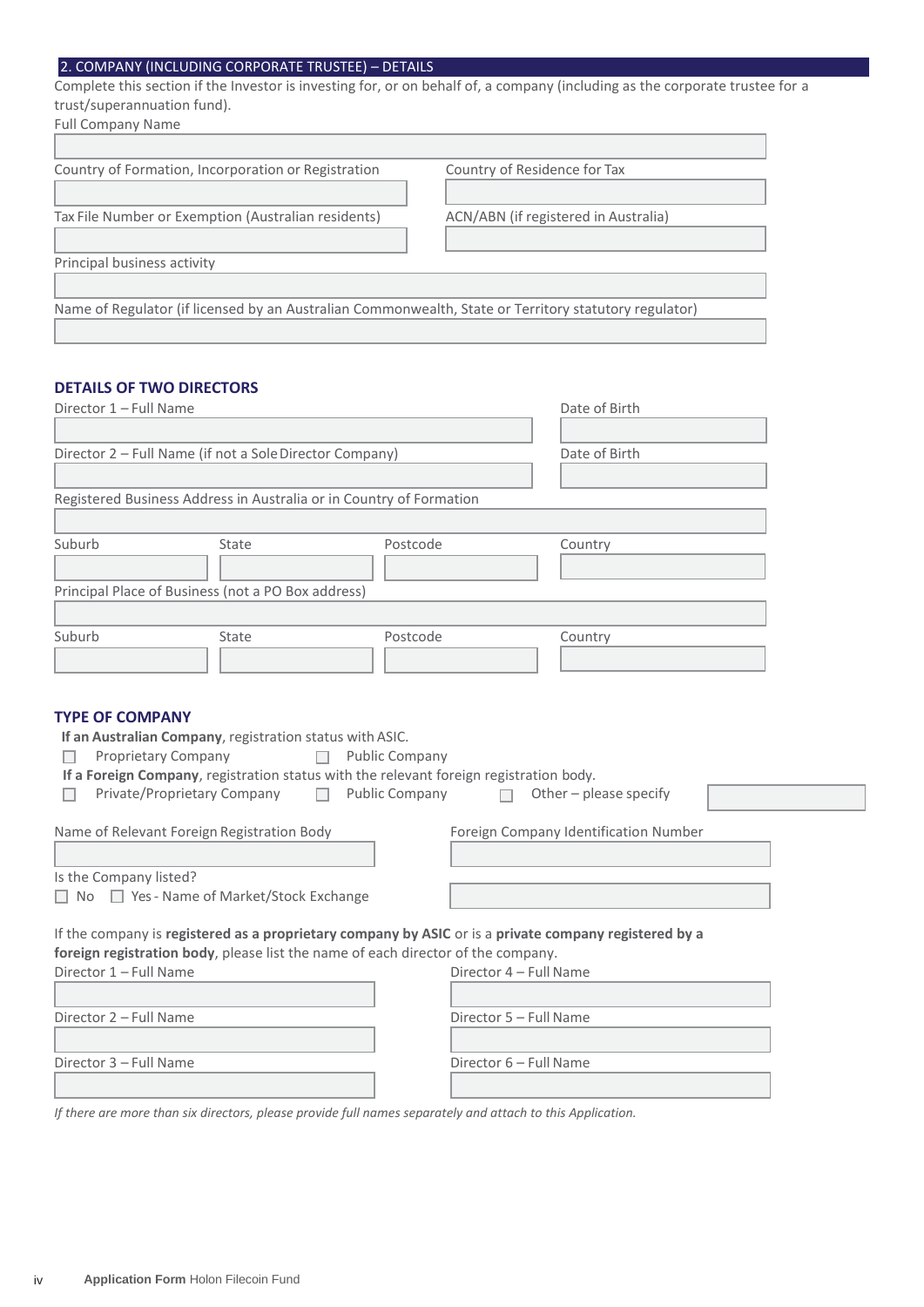If the company is an Australian proprietary or an unregulated foreign company, please provide details for each Beneficial Owner having more than 25 per cent of the company's issued share capital.

# **BENEFICIAL OWNER 1**

| <b>Given Names</b>                 |       | Surname    |         |
|------------------------------------|-------|------------|---------|
|                                    |       |            |         |
| Date of Birth                      |       | Occupation |         |
|                                    |       |            |         |
| Residential Address (not a PO Box) |       |            |         |
|                                    |       |            |         |
| Suburb                             | State | Postcode   | Country |
|                                    |       |            |         |
|                                    |       |            |         |
| <b>BENEFICIAL OWNER 2</b>          |       |            |         |
| <b>Given Names</b>                 |       | Surname    |         |
|                                    |       |            |         |
| Date of Birth                      |       | Occupation |         |
|                                    |       |            |         |
| Residential Address (not a PO Box) |       |            |         |
|                                    |       |            |         |
| Suburb                             | State | Postcode   | Country |
|                                    |       |            |         |
|                                    |       |            |         |
| <b>BENEFICIAL OWNER 3</b>          |       |            |         |
| <b>Given Names</b>                 |       | Surname    |         |
|                                    |       |            |         |
| Date of Birth                      |       | Occupation |         |
|                                    |       |            |         |
| Residential Address (not a PO Box) |       |            |         |
|                                    |       |            |         |
| Suburb                             | State | Postcode   | Country |
|                                    |       |            |         |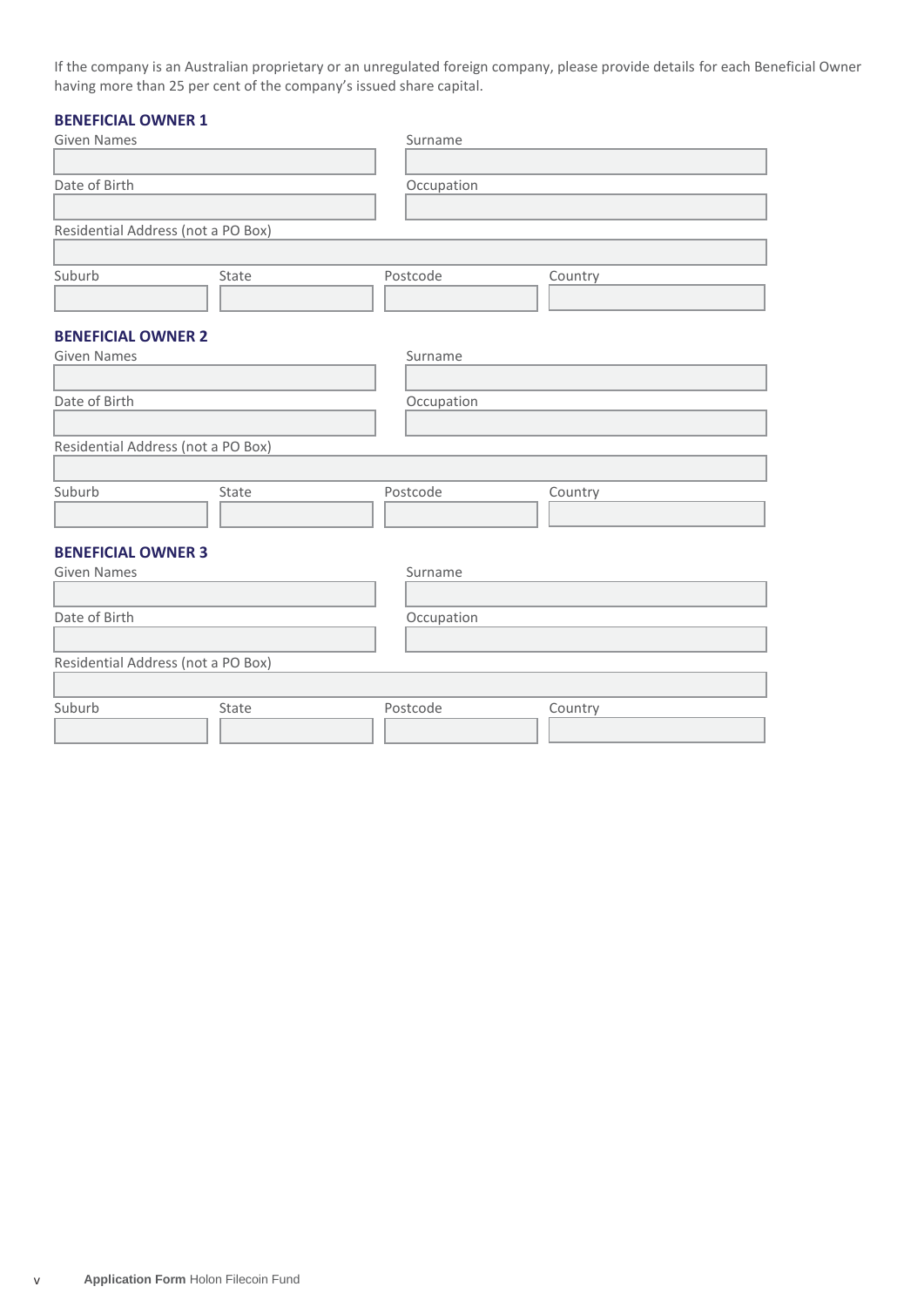# **INDIVIDUALS CONTROLLING THE COMPANY**

If there are no individuals who meet the above requirements as beneficial owners, provide the names of the individuals who directly or indirectly control\* the company.

*\* Control includes exercising control through the capacity to determine decisions about financial or operating policies; or by means of trusts, agreements, arrangements, understanding & practices; voting rights of 25% or more; or power of veto. If no person can be identified as this, then the most senior managing official/s of the company (such as the managing director or directors who are authorised to sign on the company's behalf) should complete the below information.*

#### **OTHER BENEFICIAL OWNER 1**

| <b>Given Names</b>                                    |            | Surname   |                                  |
|-------------------------------------------------------|------------|-----------|----------------------------------|
|                                                       |            |           |                                  |
| Date of Birth                                         | Occupation |           | Role (such as Managing Director) |
|                                                       |            |           |                                  |
| Residential Address (not a PO Box)                    |            |           |                                  |
|                                                       |            |           |                                  |
| Suburb                                                | State      | Postcode  | Country                          |
|                                                       |            |           |                                  |
| <b>OTHER BENEFICIAL OWNER 2</b>                       |            |           |                                  |
| <b>Given Names</b>                                    |            | Surname   |                                  |
|                                                       |            |           |                                  |
| Date of Birth                                         | Occupation |           | Role (such as Managing Director) |
|                                                       |            |           |                                  |
| Residential Address (not a PO Box)                    |            |           |                                  |
|                                                       |            |           |                                  |
| Suburb                                                | State      | Postcode  | Country                          |
|                                                       |            |           |                                  |
|                                                       |            |           |                                  |
| <b>OTHER BENEFICIAL OWNER 3</b><br><b>Given Names</b> |            | Surname   |                                  |
|                                                       |            |           |                                  |
| Date of Birth                                         | Occupation |           | Role (such as Managing Director) |
|                                                       |            |           |                                  |
| Residential Address (not a PO Box)                    |            |           |                                  |
|                                                       |            |           |                                  |
| Suburb                                                | State      | Postcode  | Country                          |
|                                                       |            |           |                                  |
|                                                       |            |           |                                  |
| <b>CONTACT PERSON DETAILS</b>                         |            |           |                                  |
| <b>Given Names</b>                                    |            | Surname   |                                  |
|                                                       |            |           |                                  |
| Residential Address (not a PO Box)                    |            |           |                                  |
|                                                       |            |           |                                  |
| Suburb                                                | State      | Postcode  | Country                          |
|                                                       |            |           |                                  |
| Mobile Number                                         |            | Telephone |                                  |
| Email                                                 |            |           |                                  |
|                                                       |            |           |                                  |

*Investors are encouraged to provide their email address so that they can receive a copy of the relevant reports. Reports will only be sent by email.*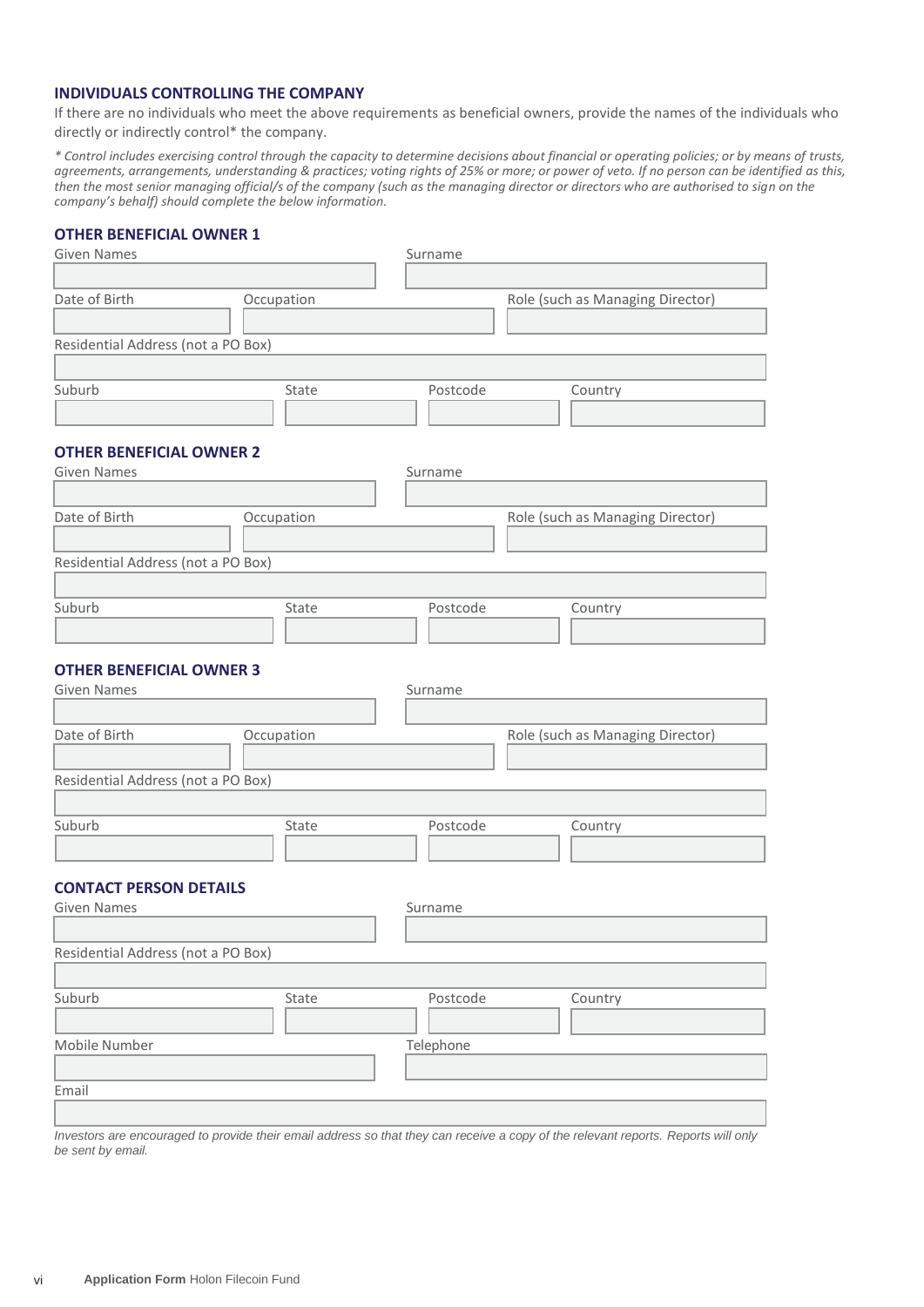# 3. TRUST/SUPERANNUATION FUND – DETAILS

| <b>3. TROST/30FERANNOATION FOND - DETAILS</b><br>Complete this section if the Investor is investing for, or on behalf of, a Trust/Superannuation Fund. |                                                                                                   |
|--------------------------------------------------------------------------------------------------------------------------------------------------------|---------------------------------------------------------------------------------------------------|
| Full Name of Trust/Superannuation Fund                                                                                                                 |                                                                                                   |
|                                                                                                                                                        |                                                                                                   |
| Country of Establishment                                                                                                                               | Country of Residence for Tax Purposes                                                             |
|                                                                                                                                                        |                                                                                                   |
| Tax File Number or Exemption Code                                                                                                                      | Australian Business Number (if any)                                                               |
| Full name of settlor(s) (being the person(s) who settles the initial sum or assets to the Trust - applies to                                           |                                                                                                   |
| Unregulated Trusts only.                                                                                                                               |                                                                                                   |
|                                                                                                                                                        |                                                                                                   |
|                                                                                                                                                        |                                                                                                   |
| <b>TYPE OF TRUST</b>                                                                                                                                   |                                                                                                   |
| (Please tick ONE box from the following list to indicate the type of Trust and provide the information below)                                          |                                                                                                   |
| Type A: $\Box$                                                                                                                                         | Regulated Trust (e.g. if the entity is a self-managed superannuation fund please provide its ABN) |
| Name of Regulator (e.g. ASIC, APRA, ATO)                                                                                                               | Registration/ABN/Licensing details                                                                |
|                                                                                                                                                        |                                                                                                   |
| Type B: Foreign Superannuation Fund                                                                                                                    |                                                                                                   |
| Name of Regulator                                                                                                                                      | Registration/Licensing details                                                                    |
|                                                                                                                                                        |                                                                                                   |
| <b>Type C:</b> $\Box$ Unregulated Trust                                                                                                                |                                                                                                   |
| Trust Description (e.g. family, unit, charitable, discretionary)                                                                                       |                                                                                                   |
|                                                                                                                                                        |                                                                                                   |
| Describe class of beneficiaries below (e.g. unit holders, family members, charitable purposes)                                                         |                                                                                                   |
|                                                                                                                                                        |                                                                                                   |

BENEFICIARIES

Provide the full names of all company and individual beneficiaries

Beneficiary 1 – Full Name **Beneficiary 4 – Full Name** 

Beneficiary 2 – Full Name Beneficiary 5 – Full Name

Beneficiary 3 – Full Name **Beneficiary 6 – Full Name** 

*If there are more than six beneficiaries, please provide their full names on a separate page and attach to this Application Form.*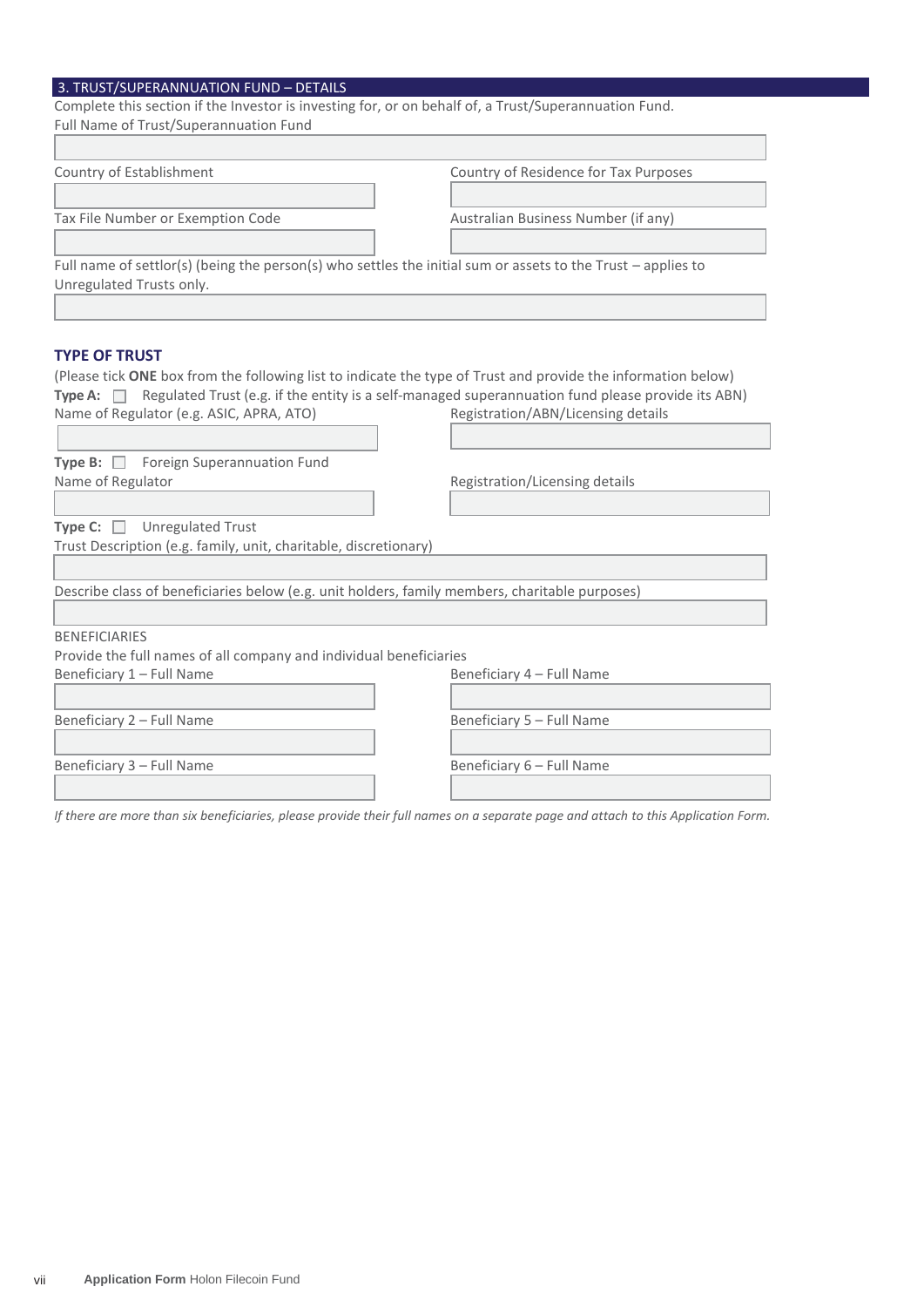# **INDIVIDUALS CONTROLLING THE TRUST**

Provide the names of the individuals that directly or indirectly control\* the Trust. (If already listed as beneficiaries, please list again).

*\*Control includes control by acting as Trustee; or by means of trusts, agreements, arrangements, understandings and practices; or exercising control through the capacity to direct the Trustee; or the ability to appoint or remove the Trustee.*

# **BENEFICIAL OWNER 1**

| <b>Given Names</b>                 |            | Surname  |                                  |
|------------------------------------|------------|----------|----------------------------------|
|                                    |            |          |                                  |
| Date of Birth                      | Occupation |          | Role (such as Managing Director) |
|                                    |            |          |                                  |
| Residential Address (not a PO Box) |            |          |                                  |
|                                    |            |          |                                  |
| Suburb                             | State      | Postcode | Country                          |
|                                    |            |          |                                  |
|                                    |            |          |                                  |
| <b>BENEFICIAL OWNER 2</b>          |            |          |                                  |
| <b>Given Names</b>                 |            | Surname  |                                  |
|                                    |            |          |                                  |
| Date of Birth                      | Occupation |          | Role (such as Managing Director) |
|                                    |            |          |                                  |
| Residential Address (not a PO Box) |            |          |                                  |
|                                    |            |          |                                  |
| Suburb                             | State      | Postcode | Country                          |
|                                    |            |          |                                  |
| <b>BENEFICIAL OWNER 3</b>          |            |          |                                  |
| <b>Given Names</b>                 |            | Surname  |                                  |
|                                    |            |          |                                  |
| Date of Birth                      | Occupation |          | Role (such as Managing Director) |
|                                    |            |          |                                  |
| Residential Address (not a PO Box) |            |          |                                  |
|                                    |            |          |                                  |
| Suburb                             | State      | Postcode | Country                          |
|                                    |            |          |                                  |
|                                    |            |          |                                  |
| <b>BENEFICIAL OWNER 4</b>          |            |          |                                  |
| <b>Given Names</b>                 |            | Surname  |                                  |
|                                    |            |          |                                  |
| Date of Birth                      | Occupation |          | Role (such as Managing Director) |
|                                    |            |          |                                  |
| Residential Address (not a PO Box) |            |          |                                  |
|                                    |            |          |                                  |
| Suburb                             | State      | Postcode | Country                          |
|                                    |            |          |                                  |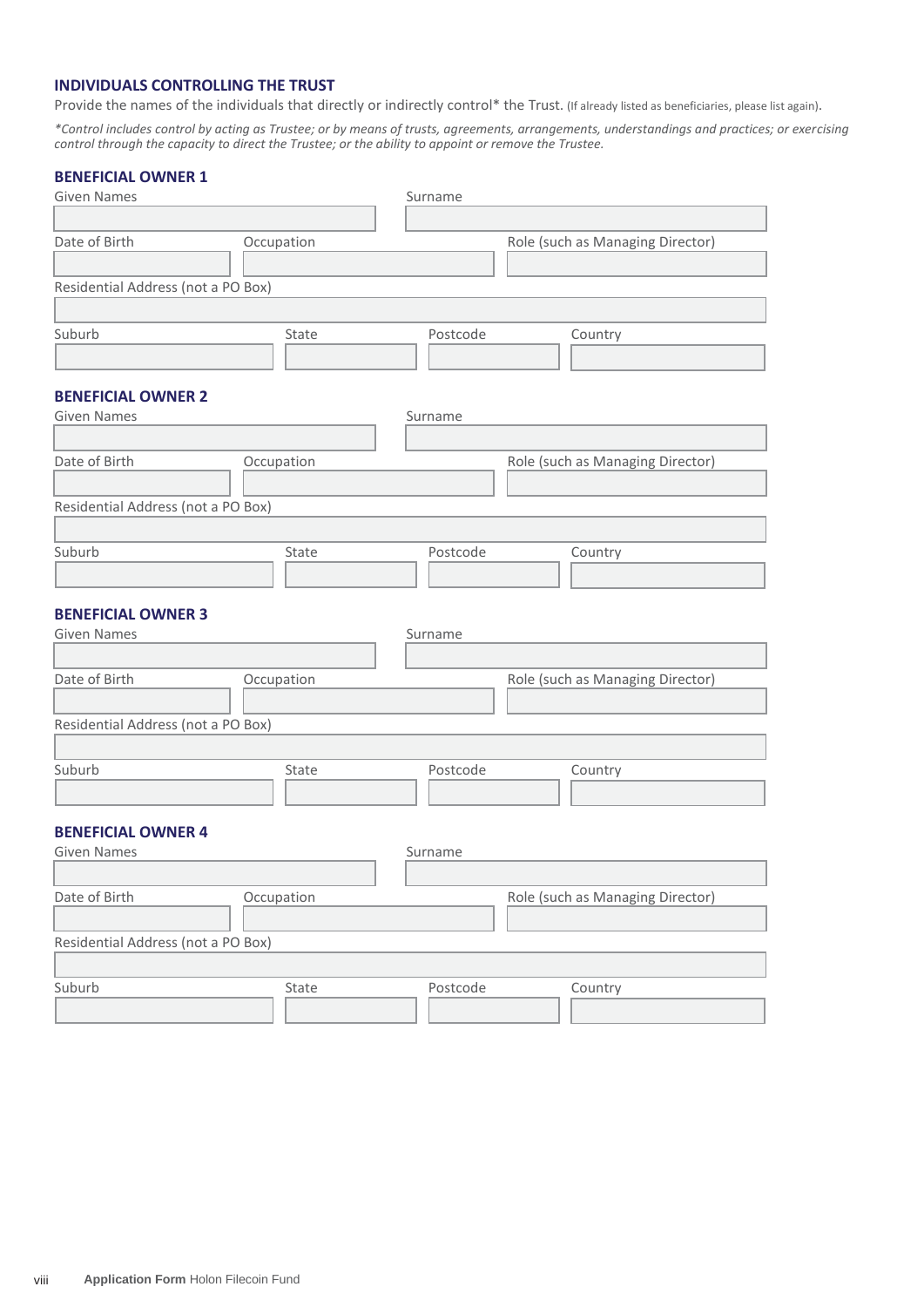# 4. INDIVIDUAL TRUSTEE – DETAILS

# **INDIVIDUAL TRUSTEE 1**

| Title                              |       | Date of Birth |         |  |
|------------------------------------|-------|---------------|---------|--|
|                                    |       |               |         |  |
| <b>Given Names</b>                 |       | Surname       |         |  |
|                                    |       |               |         |  |
| Occupation                         |       |               |         |  |
|                                    |       |               |         |  |
| Residential Address (not a PO Box) |       |               |         |  |
|                                    |       |               |         |  |
| Suburb                             | State | Postcode      | Country |  |
|                                    |       |               |         |  |
| Mobile Number                      |       | Telephone     |         |  |
|                                    |       |               |         |  |
| Email                              |       |               |         |  |
|                                    |       |               |         |  |

*Investors are encouraged to provide their email address so that they can receive a copy of the relevant reports. Reports will only be sent by email.*

# **INDIVIDUAL TRUSTEE 2**

| Title                              |       | Date of Birth |         |
|------------------------------------|-------|---------------|---------|
|                                    |       |               |         |
| Given Names                        |       | Surname       |         |
|                                    |       |               |         |
| Occupation                         |       |               |         |
|                                    |       |               |         |
| Residential Address (not a PO Box) |       |               |         |
|                                    |       |               |         |
| Suburb                             | State | Postcode      | Country |
|                                    |       |               |         |
| Mobile Number                      |       | Telephone     |         |
|                                    |       |               |         |
| Email                              |       |               |         |
|                                    |       |               |         |

*Investors are encouraged to provide their email address so that they can receive a copy of the relevant reports. Reports will only be sent by email.*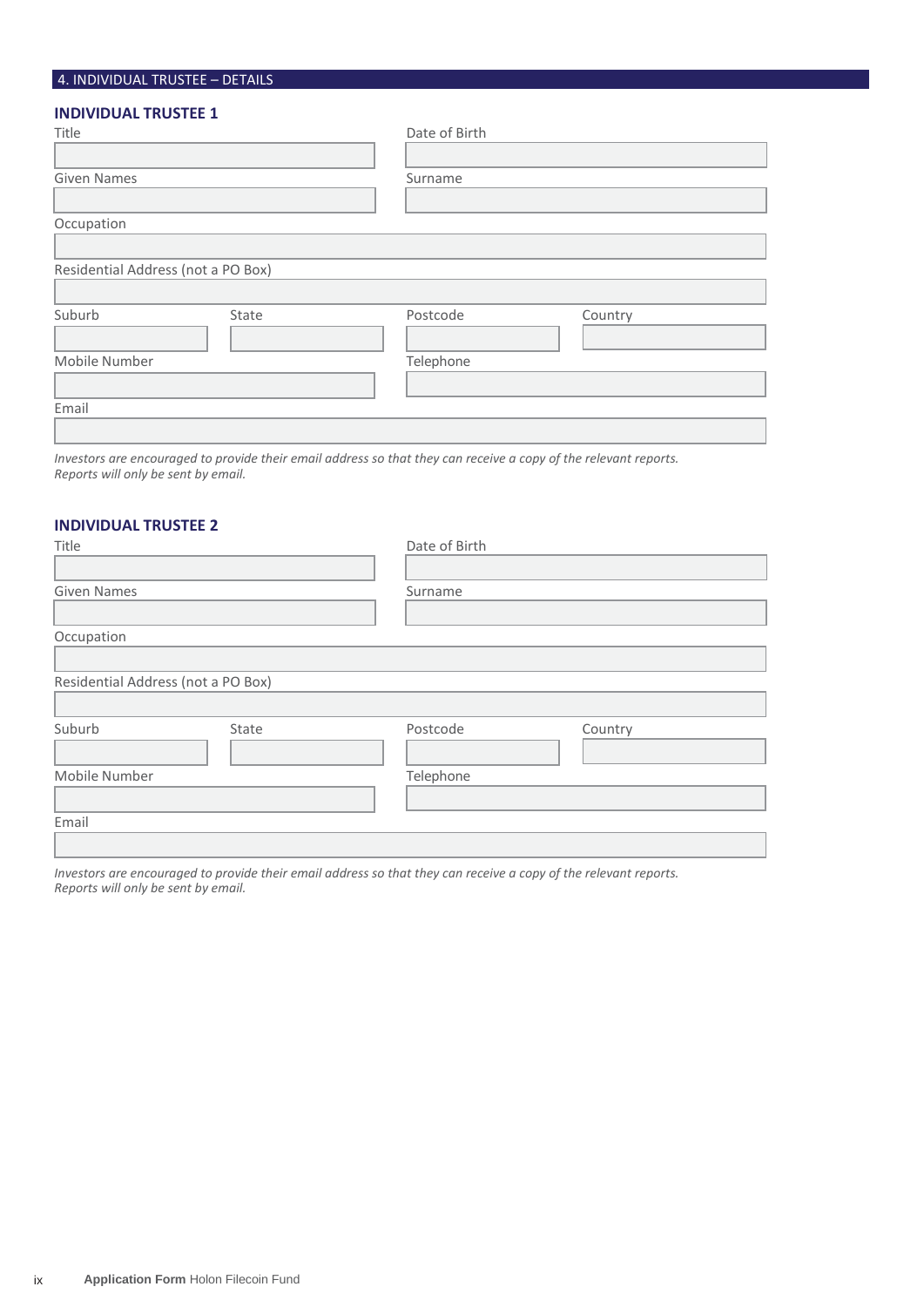| 5.1 INVESTMENT DETAILS            |                                                                                             |                       |                       |
|-----------------------------------|---------------------------------------------------------------------------------------------|-----------------------|-----------------------|
| <b>Investment Amount</b>          |                                                                                             |                       |                       |
|                                   | Investment \$                                                                               |                       |                       |
|                                   | Source of funds being invested (tick most relevant option)                                  |                       |                       |
| ப                                 | Retirement income $\Box$ Employment income $\Box$ Business activities $\Box$ Sale of assets |                       | Inheritance/gift<br>ш |
| П                                 | Financial investment $\Box$ Other $\Box$                                                    |                       |                       |
|                                   |                                                                                             |                       |                       |
|                                   | Please pay the investment by Electronic Funds Transfer to the following account:            |                       |                       |
| <b>Electronic Funds Transfer:</b> |                                                                                             |                       |                       |
| Bank:                             | <b>Westpac Banking Corporation</b>                                                          |                       |                       |
| BSB:                              | 032 135                                                                                     |                       |                       |
| <b>Account Number:</b>            | 753313                                                                                      |                       |                       |
| <b>Account Name:</b>              | Holon Investments Australia Limited ABN 4564888164 ATF Holon Filecoin Fund                  |                       |                       |
|                                   | <b>Distribution and Redemption Account Details</b>                                          |                       |                       |
|                                   | This section must be completed for Fund distributions and redemptions                       |                       |                       |
| Australian Bank/Institution       |                                                                                             | <b>Branch</b>         |                       |
|                                   |                                                                                             |                       |                       |
| <b>Account Name</b>               |                                                                                             |                       |                       |
|                                   |                                                                                             |                       |                       |
| <b>BSB</b>                        |                                                                                             | <b>Account Number</b> |                       |
|                                   |                                                                                             |                       |                       |

*The name of the Investor's nominated bank account must be the same as the Investor's name.*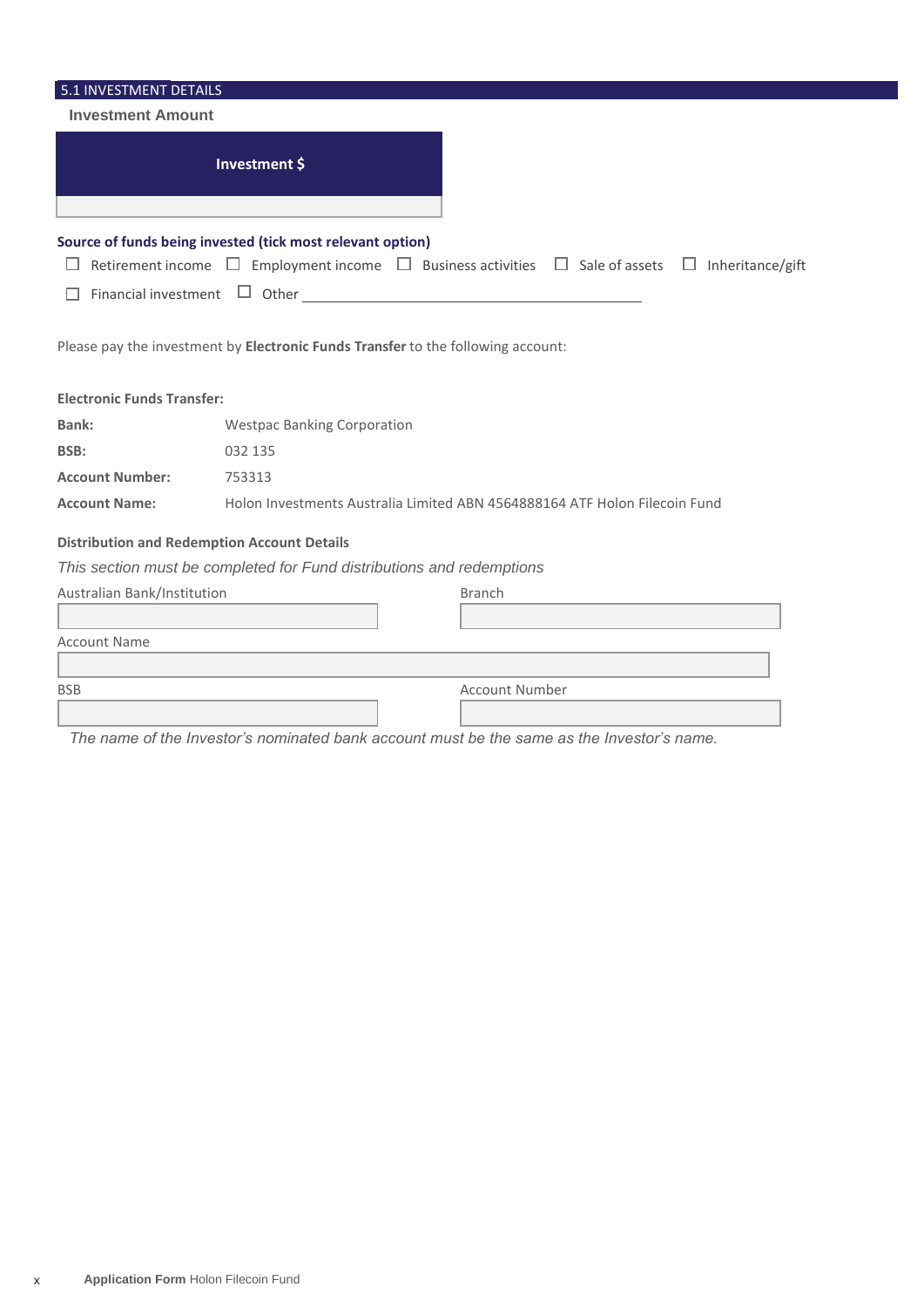#### 6. ADVISER OR AGENT

By completing this section, you nominate the named adviser as your financial adviser for the purposes of your investment in the Fund. You also consent to give your financial adviser / authorised representative / agent access to your account information unless you indicate otherwise by ticking the box below.

### **6.1 ADVISER OR AGENT**

I am a financial adviser completing this application form as an authorised representative or an agent

| Name of Adviser                                                |       | AFSL Number (if financial adviser) |         |
|----------------------------------------------------------------|-------|------------------------------------|---------|
|                                                                |       |                                    |         |
| Dealer Group (if financial adviser)                            |       |                                    |         |
|                                                                |       |                                    |         |
| Name of Firm                                                   |       |                                    |         |
|                                                                |       |                                    |         |
| Postal Address                                                 |       |                                    |         |
|                                                                |       |                                    |         |
| Suburb                                                         | State | Postcode                           | Country |
|                                                                |       |                                    |         |
| Email Address of Advisory Firm (required if financial adviser) |       |                                    |         |
|                                                                |       |                                    |         |
| <b>Email Address of Adviser</b>                                |       |                                    |         |
|                                                                |       |                                    |         |
| <b>Business Telephone</b>                                      |       | Facsimile                          |         |
|                                                                |       |                                    |         |

# **6.2 DECLARATION (Note one must be ticked)**

 $\Box$  Financial Adviser Declaration

I/we hereby declare that I/we are the nominated financial adviser for the investor, further:

I/we hereby declare that I/we are not a US Person as defined in the PDS

I/we hereby declare that the investor is not a US Person as defined in the PDS

I/we have completed an appropriate customer identification procedure (CID) on this investor which meets the AML/CTF Act and elected to make them available on request by the Responsible Entity**.**

I/we have complied with all requirements of the Corporations Act and applicable laws for this investment by the investor.

 $\Box$  Agent Declaration

I I/we hereby declare that I/we are the nominated agent for the investor, further:

I/we hereby declare that I/we are not a US Person as defined in the PDS I/we hereby declare that the investor is not a US Person as defined in the PDS

Adviser or Agent Name

Signature of Adviser or Agent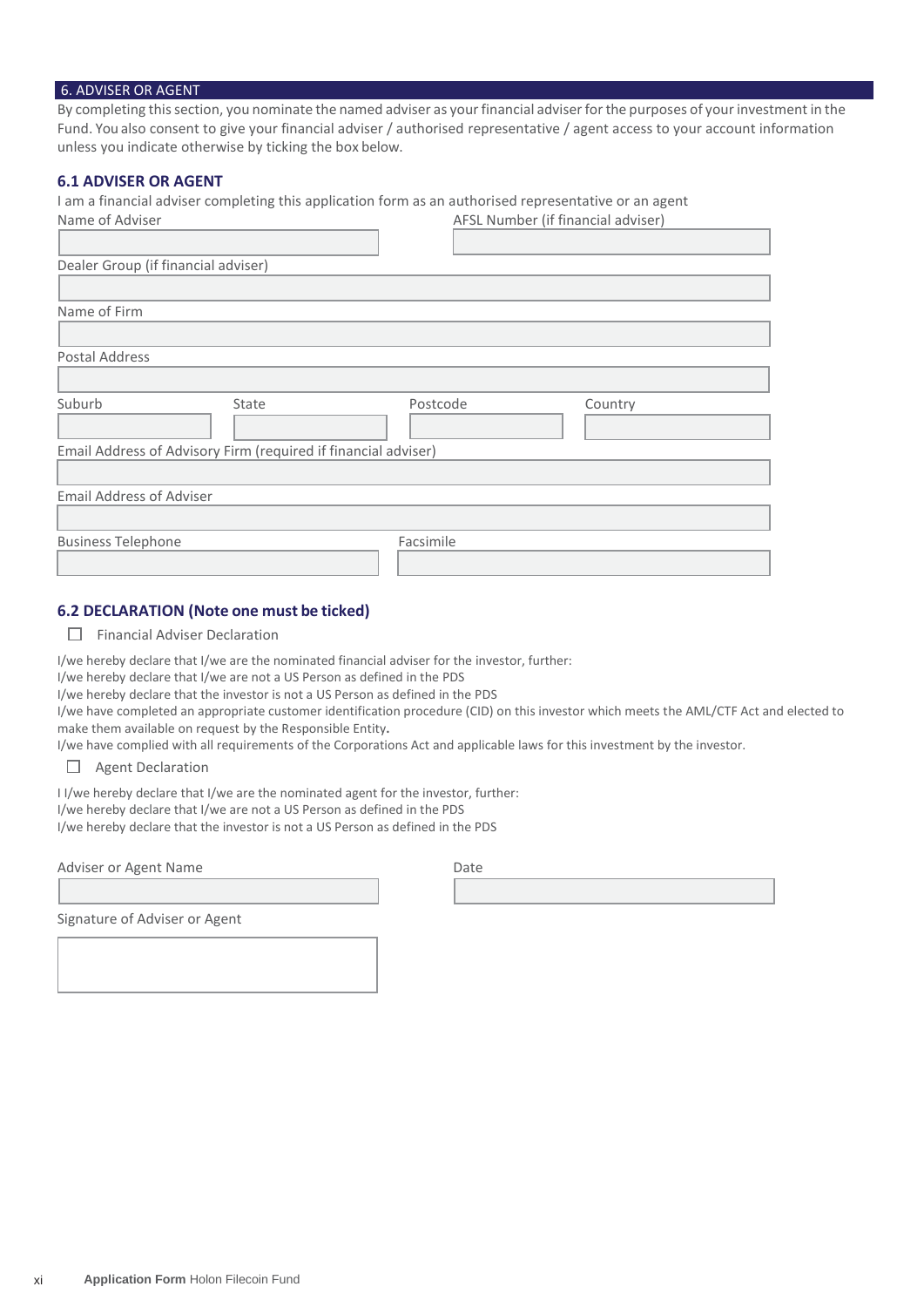# **6.3 ACCESS TO INFORMATION**

Unless you elect otherwise, your financial adviser or agent will have access to your account information and will receive copies of all statements and transaction confirmations.

I/we **DO NOT** want our adviser or agent to have access to information about your investment.

I/we **DO NOT** want copies of statements and transaction confirmations sent to our adviser or agent.

|  | Signature of investor 1 or company officer |
|--|--------------------------------------------|
|--|--------------------------------------------|

| Signature of investor 1 or company officer | Signature of investor 2 or company officer |  |
|--------------------------------------------|--------------------------------------------|--|
|                                            |                                            |  |

Full Name Full Name

Date **Date** Date **Date** Date **Date**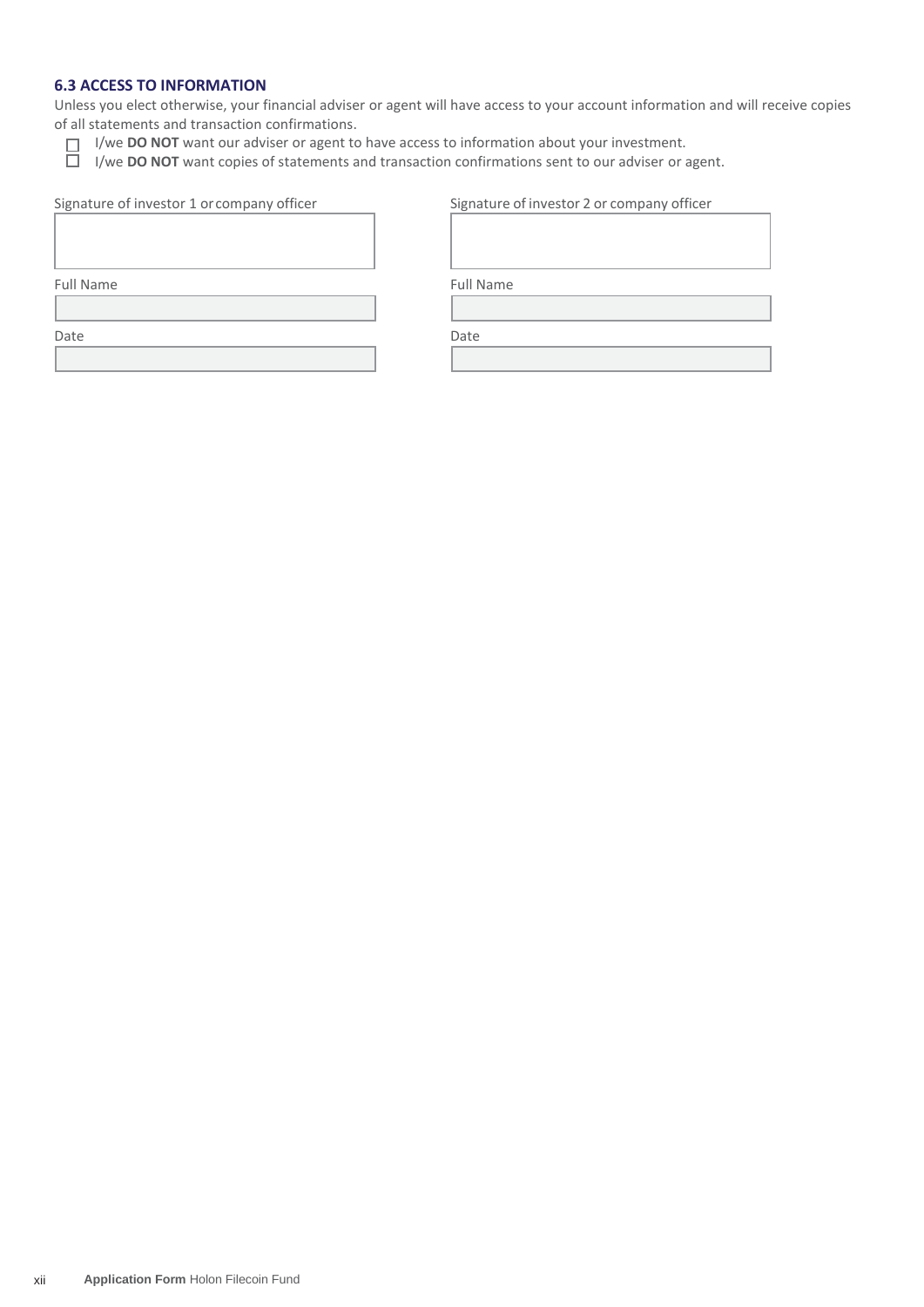#### 7. AML IDENTIFICATION DOCUMENTS

To comply with the AML requirements, we must collect certain information from prospective investors supported by certified copies of the identification documents for all investors as described below.

Please refer to page i for details of how to arrange certified copies. Please provide all documents in the proper format otherwise we may not be able to process an Application.

#### **Group A - Individual Investors**

Each individual investor, individual trustee, beneficial owner, or individual agent or authorised representative must provide one of the following:

An Australian driver's licence (or foreign equivalent) including your photo & signature; or

An Australian passport expired no more than 2 years previously or a current foreign passport including your photo and signature; or An identity card issued by a State or Territory Government that includes a photo; or

If you do not have one of the above documents, then ONE OF an Australian birth or citizenship certificate or DHS pension card PLUS one of either of the following showing the residential address and name of the investor: A notice issued by the ATO showing a debt payable by you no which is not more than 12 months old (please block out TFN) OR a utilities or local government notice for services to the address which is no more than 3 months old.

#### **Group B - Trusts (Retail Funds, Regulated or Government Superannuation Funds including SMSFs and Registered Charitable Trusts)**

Provide Group A verification documents for each individual Trustee or Group D or E verification documents for Corporate Trustees, and provide one of the following including the Trust's full name and type:

A copy of the company search from the relevant regulator's website e.g. APRA, ASIC or the ATO database; or

Copy or relevant extract of the legislation establishing the government superannuation fund sourced from a government website.

#### **Group C - Other Trusts (unregulated)**

Provide Group A verification documents for each Individual Trustee or Group D or E verification documents for theCorporate Trustee and Group Averification documents for each beneficial owner\* of the Trust. For the Trust, provide one of the following:

Certified copy or certified extract of the Constitution/Constitution containing the signature page; or Annual report or audited financial statements; or

A certified copy of a notice received by the ATO in the last 12 months; or

A certified copy of a notice issued by the ATO within the previous 12 months.

*\*A beneficial owner of a trust is any individual who has a 25% or more interest in the trust or controls the trust. This includes the appointor (who can appoint or remove the trustees), the settlor of, and the beneficiaries with at least a 25% interest in, a trust.*

#### **Group D - Australian companies**

Provide Group A verification documents for each beneficial owner\* and for the Company provide one of the following including the Company's full name, type (private or public) and ACN:

A certificate of registration or incorporation issued by ASIC or the relevant foreign registration body (must show full name of company, name of registration body, company identification number and type of company – private or public); or

A full company search issued in the previous 3 months; or

A certificate of Company Registration; or

If the company is listed, or is a majority owner of a listed company, on the ASX, provide details of the exchange and the ticker code; or

A copy of information regarding the company's licence or other information held by the relevant regulatory body e.g. AFSL, RSE, ACL etc.

*\*A beneficial owner of a company is anyone (either directly or indirectly) who can exercise 25% or more of the voting rights, including a power of veto, or who holds the position of senior managing official or equivalent.*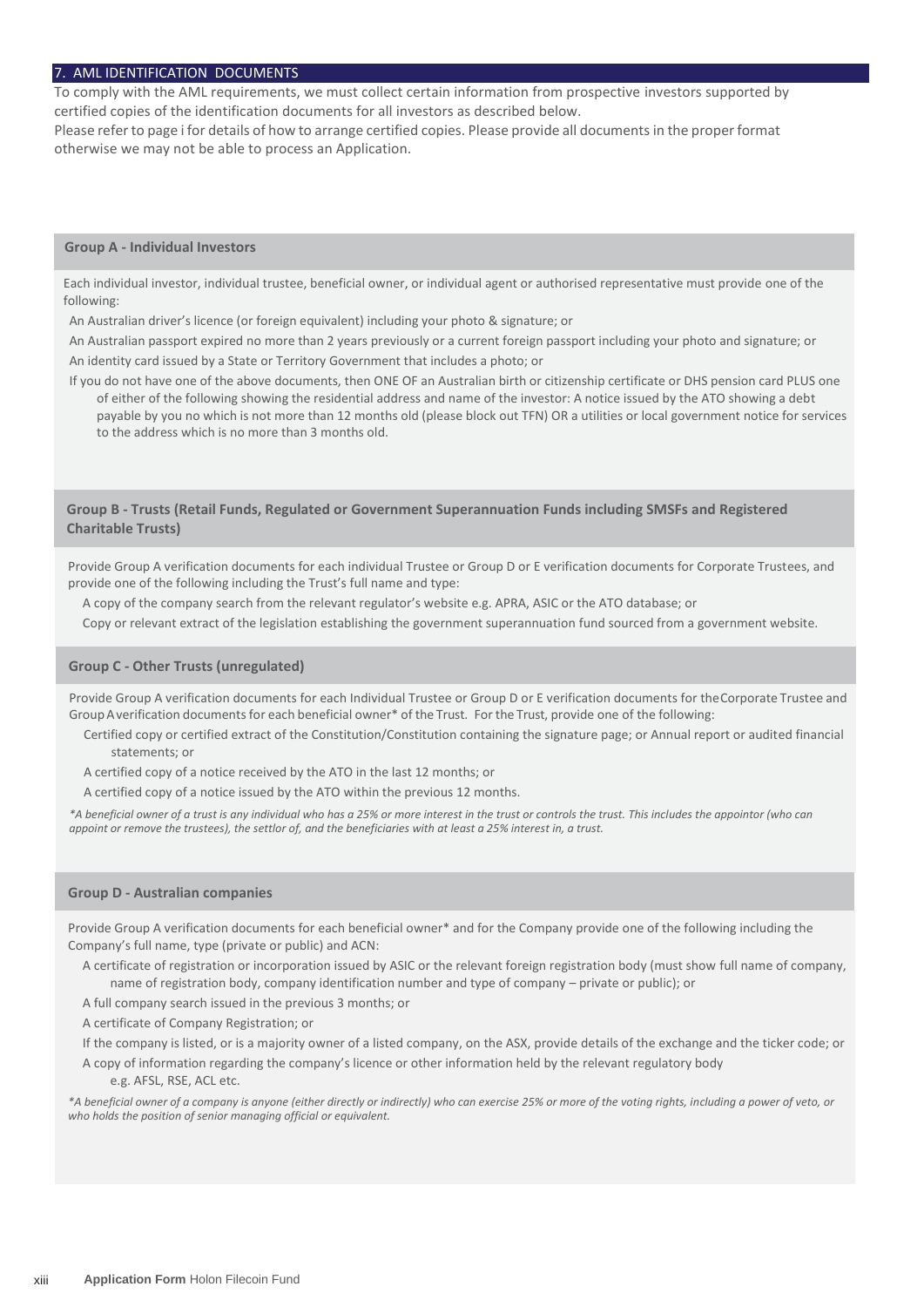#### **Group E - Foreign companies**

Provide GroupAverification documents for each beneficial owner\* and for the Company provide one of the following including the Company's full name, type (private or public) and its ARBN or foreign regulator identification number:

A certified copy of the company's Certificate of Registration or incorporation issued by ASIC or the equivalent issued by the foreign jurisdiction's in which the company was incorporated, established or formed; or

A certified copy of the company's articles of association or constitution; or

A copy of a company search on the ASIC database or relevant foreign registration body.

\*A beneficial owner of a company is anyone (either directly or indirectly) who can exercise 25% or more of the voting rights, including a power of veto, or *who holds the position of senior managing official or equivalent.*

#### **Group F - Agents and representatives**

Each agent or authorised representative must provide one of the following\*:

If you are an Individual Agent or Representative – please provide the identification documents listed for individuals above; or If you are a Corporate Agent or Representative – please provide the identification documents listed above for companies.

*\*Agents and authorised representatives must also provide a certified copy of their authority to act for the investor e.g. the POA, guardianship order etc.*

#### 8. AUTHORISED REPRESENTATIVE APPOINTMENT

Complete this section if an Investor wishes to appoint a person to act in a legal capacity as their authorised representative and to operate the investment in the Fund on their behalf. In general, an authorised representative can do everything an Investor can do with their investment, except appoint another authorised representative.

We may act on the sole instructions of the authorised representative until the Investor advises us in writing that the appointment of the authorised representative has been terminated. We may also terminate or vary an appointment of an authorised representative on giving an Investor 14 days' prior notice.

If an authorised representative is a partnership or a company, any one ofthe partners or any Director of the company is individually deemed to have the powers of the authorised representative.

#### **Authorised representative details**

| Given Names                            | Surname |
|----------------------------------------|---------|
|                                        |         |
| Signature of authorised representative | Date    |
|                                        |         |
|                                        |         |
|                                        |         |

#### 9. DECLARATION AND SIGNATURES

I/we declare and agree each of the following:

- 1. I/we have read the Product Disclosure Statement to which this application applies and have received and accepted the offer in it in Australia (and/or New Zealand for those offers made in New Zealand).
- 2. My/our application is true and correct.
- 3. I am/we are bound by any terms and conditions contained in this Product Disclosure Statement and the provisions of the Constitution of the Fund as amended from time to time.
- 4. I/We acknowledge that (if a natural person) I am/we are 18 years of age or over and I am/we are eligible to hold units in the Fund and that I/we have legal power to invest.
- 5. I/We have considered my/our personal circumstances and, where appropriate, obtained investment and/or taxation advice.
- 6. If this is a joint application, each of us agreesthat our investment is as joint tenants. Each of us is able to operate
- 7. the account and bind the other to any transaction including investments or redemptions by any available method.
- 8. If investing as trustee on behalf of a super fund or trust I/we confirm that I am/we are acting in accordance with my/our designated powers and authority under the Constitution. In the case of a super fund, I/we also confirm that it is a complying fund under the *Superannuation Industry (Supervision) Act* 1993 (Cth).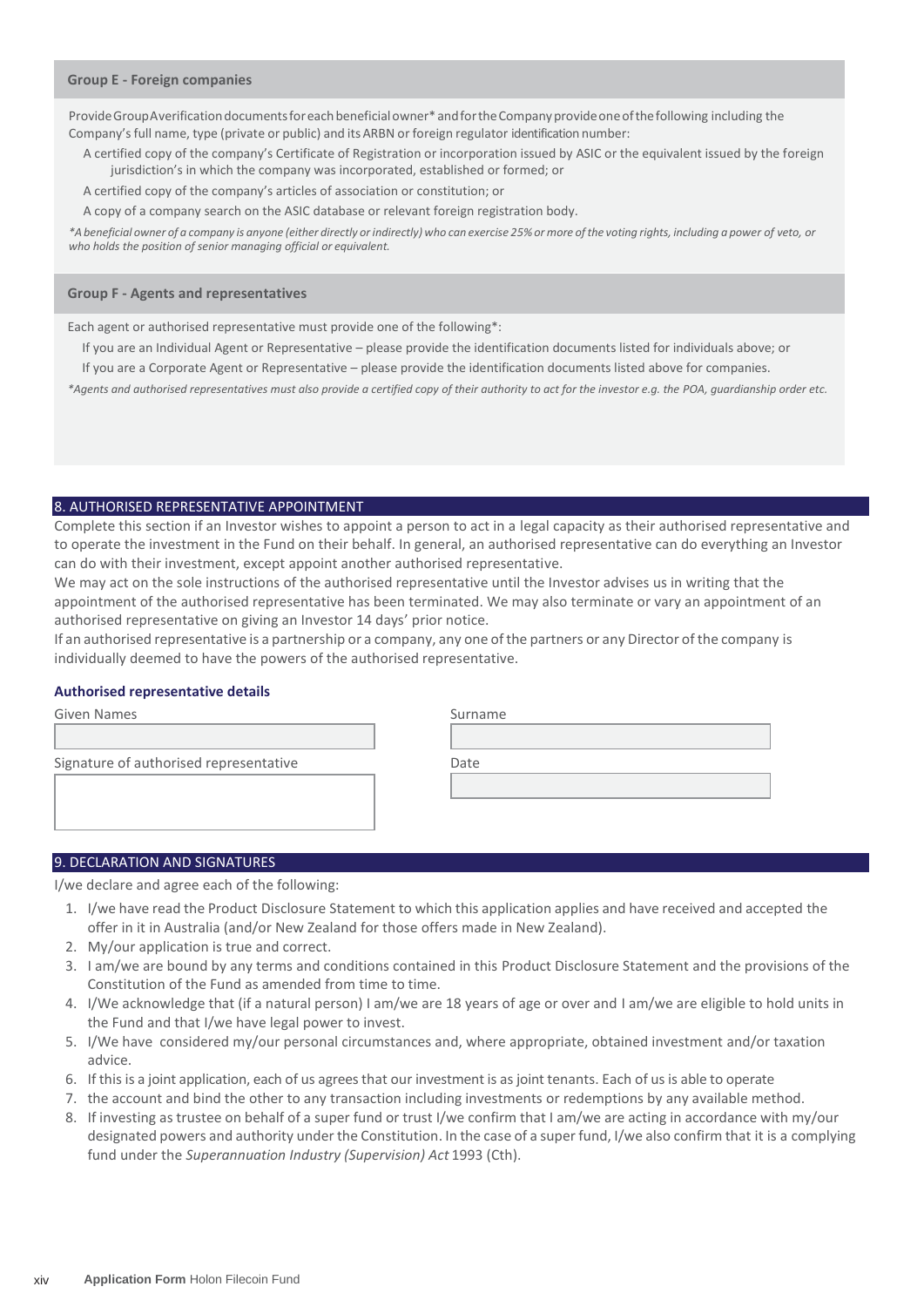- 9. I/we acknowledge that the Responsible Entity and the Unit Registry/Administrator (the "Entities") are required to obtain certain information to enable compliance with AML Requirements, FATCA and CRS requirements and other similar regulatory requirements introduced from time to time. The Applicant undertakes to provide this additional information or documentation asrequested of it from time to time to ensure the compliance by the Entities with these requirements. The Entities may also be required to report this information to regulatory or law enforcement agencies which may include personal information, including AUSTRAC and the Australian Taxation Office or regulatory entities overseas and I/we consent to that reporting of my personal information. Should the Applicant fail to provide any information or documentation requested of it, its application may be refused.
- 10. If I/we have appointed a financial adviser, agent or authorised representative, I/we release, discharge and indemnify Holon as the Responsible Entity of the Fund from any loss, expense, action or other liability which may be suffered by, brought against the investor or Holon for any action or omissions by the financial adviser, agent or authorised representative whether authorised by the Investor or not.
- 11. The investor acknowledges that none of Holon related entities, officers or employees or any related company or other external service provider guarantee the repayment of capital or the performance of the Fund or the payment of any or any particular rate of income from theFund.
- 12. For New Zealand applicants: I/we have read the terms of the offer relating to New Zealand investors, including the New Zealand warning statement.

| Signature 1*                                                                                                   | Signature 2*          |
|----------------------------------------------------------------------------------------------------------------|-----------------------|
|                                                                                                                |                       |
| Full Name                                                                                                      | Full Name             |
|                                                                                                                |                       |
| Date                                                                                                           | Date                  |
| Tick capacity (mandatory for companies):<br>Sole Director and Company Secretary<br>L.<br>Director<br>Secretary | Director<br>Secretary |

*\*Joint applicants must both sign.*

*\*For Individual Trustee Trust/Superannuation Funds each individual trustee must sign.*

*\*For Corporate Trustee Trust/Superannuation Funds two Directors, a Director and Secretary or Sole Director must sign.*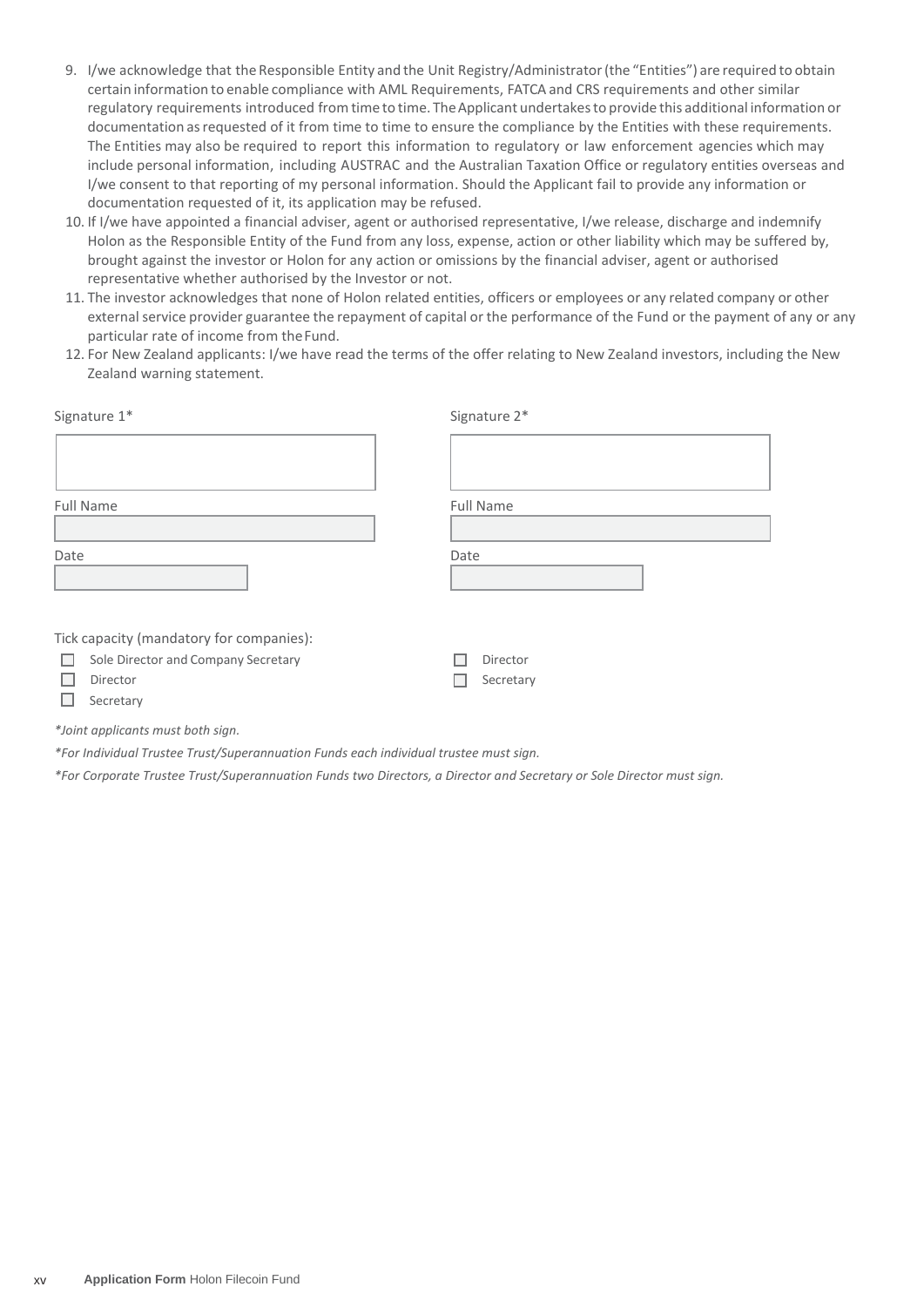# 10. TAX STATUS DECLARATION

#### Foreign Account Tax Compliance Act (FATCA) and Common Reporting Standard (CRS) – Self Certification

#### **Individuals should complete section 10.1.**

Entities including companies and corporate trustees of SMSF should complete section 10.2

#### **10.1 INDIVIDUALS - TAX STATUS DECLARATION FORM**

#### **Guide to completing this section**

This section is designed to collect the tax status of an individual where the individual has been identified as a potential taxpayer of a country other than Australia.

Complete one form for each individual. Complete all applicable sections of this form in BLOCKLETTERS.

Tax information must be collected from the individual.

PLEASE NOTE: The individual may be treated as being a non-Australian taxpayer if the requested information is not provided.

#### **10.1.1 Tax Information**

Tax Residency rules differ by country. Whether an individual is tax resident of a particular country is often (but not always) based on the amount of time a person spends in a country, the location of a person's residence or place of work. For the US, tax residency can be as a result of citizenship or residency.

Please answer *both* tax residency questions:

Is the individual a tax resident of Australia?  $\square$  Y

Is the individual a tax resident of another Country?  $\Box$  Ye

#### **If the individual is a tax resident of a country other than Australia, please provide their tax identification number (TIN) or equivalent below. If they are a tax resident of more than one other country, please list all relevant countries below.**

A TIN is the number assigned by each country for the purposes of administering tax laws. This is the equivalent of a Tax File Number in Australia or a Social Security Number in the US. If a TIN is not provided, please list one of the three reasons specified (A, B or C) for not providing a TIN.

| 1. | Country | TIN | If no TIN, list reason A, B or C |
|----|---------|-----|----------------------------------|
|    |         |     |                                  |
| 2. | Country | TIN | If no TIN, list reason A, B or C |
|    |         |     |                                  |
| 3. | Country | TIN | If no TIN, list reason A, B or C |
|    |         |     |                                  |

If there are more countries, provide details on a separate sheet and tick this box  $\square$ 

- **Reason A** The country of tax residency does not issue TINs to tax residents
- **Reason B** The individual has not been issued with a TIN

**Reason C** The country of tax residency does not require the TIN to be disclosed

#### **10.1.2 Declaration**

By completing and signing this declaration:

I certify that the information I have provided is true and correct; and

I undertake to provide a suitably updated Tax Status Declaration within 30 days of any change in circumstances which causes the information contained herein to become incorrect.

**Individual Declaration** (The person named in this form)

# Signature Date

xvi **Application Form** Holon Filecoin Fund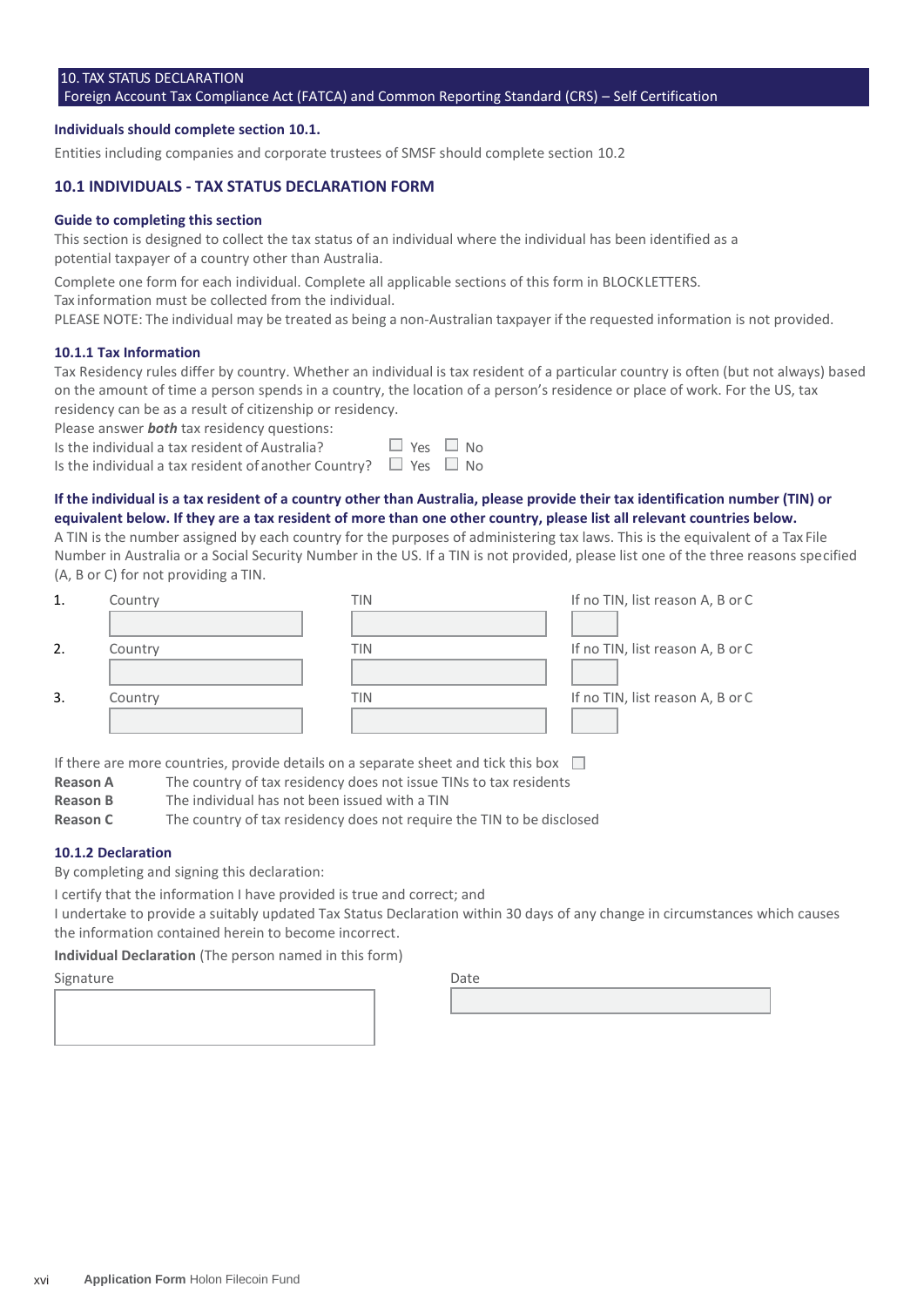# **10.2 ENTITIES - FOREIGN TAX STATUS DECLARATION FORM**

### **Guide to completing this section**

This section is required for any entity that is required to confirm:

Its FATCA status,

Its CRS status, or

Whether it or any of its controlling persons are foreign tax residents,

Complete one form for each entity. Complete all applicable sections of this form in BLOCK LETTERS.

An entity can be a company, trust, partnership, association, registered co-operative or governmentbody.

Tax information must be collected from an authorised representative of the entity

Tick one of the Tax Status boxes below (if the entity is a Financial Institution, please provide all the requested information below)

# **10.2.1 Tax Information**

 $\Box$  A Financial Institution (A custodial or depository institution, an investment entity or a specified insurance company for FATCA / CRS purposes)

Provide the entity's Global Intermediary Identification Number (GIIN), if applicable

If the entity is a Financial Institution but does not have a GIIN, provide its FATCA status (select ONE of the following statuses)  $\Box$  Deemed Compliant Financial Institution Excepted Financial Institution

 $\Box$  Exempt Beneficial Owner

 $\Box$  Non Reporting IGA Financial Institution

(If the Entity is a Trustee-Documented Trust, provide the Trustee's GIIN)

 $\Box$  Non-participating Financial Institution

 $\Box$  US Financial Institution

 $\Box$  Other (describe the FATCA status in the box provided)

# **PLEASE ANSWER THE QUESTIONS BELOW FOR ALL FINANCIAL INSTITUTIONS**

Is the Financial Institution an Investment Entity located in a Non-Participating CRS Jurisdiction and managed by another Financial Institution?

 $\Box$  Yes  $\Box$  No

If Yes, proceed to section 10.2.2 (Foreign Controlling Persons). If No, Please go to section 10.2.3 to complete the form.

CRS Participating Jurisdictions are on the OECD website at<http://www.oecd.org/tax/automatic-exchange/crs-> implementationand-assistance/CRS-by-jurisdiction.

Types of organisations:

# **A Public Listed Company, Majority Owned Subsidiary of a Public Listed Company, Governmental Entity, International Organisation, Central Bank, an Australian Registered Charity or Deceased Estate**

If the entity type is listed above, please proceed to section 10.2.4 to complete the form.

 **A Foreign Charity or an Active Non-Financial Entity (NFE)** (Active NFEs include entities where, during the previous reporting period, less than 50% of their gross income was passive income (e.g. dividends, interests and royalties) and less than 50% of assets held produced passive income. For other types of Active NFEs, refer to Section VIII in the Annexure of the OECD 'Standard for Automatic Exchange of Financial Account Information' at www.oecd.org.)

If the entity is a Foreign Charity or an Active NFE, please proceed to section 10.2.3 (Country of Tax Residency).

 **Other** (Entities that are not previously listed – Passive Non-Financial Entities) Please proceed to section 10.2.2 (Foreign Controlling Persons).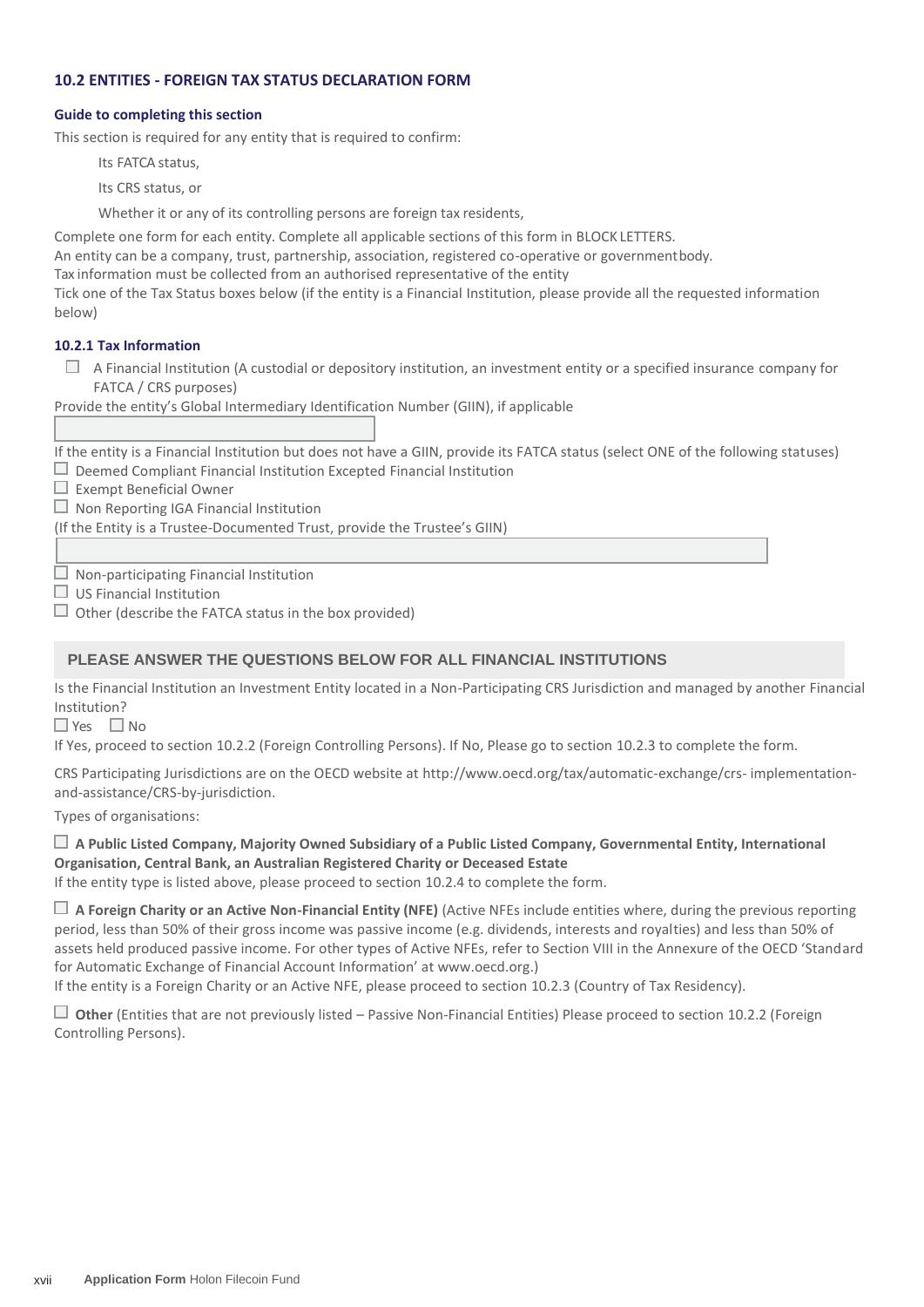#### **10.2.2 Foreign Controlling Persons (Individuals)**

Does the entity have any Controlling Persons\* who are tax residents of countries other than Australia?  $\Box$  Yes  $\Box$  No

*\*A Controlling Person is any individual who directly or indirectly exercises control over the entity. For a company, this includes any beneficial owners controlling more than 25% of the shares in the company. For a Trust, this includes Trustees, Settlors or Beneficiaries. For a partnership this includes any partners.*

Tax Residency rules differ by country. Whether an individual is tax resident of a particular country is often (but not always) based on the amount *of time a person spends in a country, the location of a person's residence or place of work. For the US, tax residency can be as a result of citizenship or residency.*

If Yes, please provide the details of these individuals below and complete a separate Individual Identification Form for each Controlling Person (unless already provided as Beneficial Owner).

| <b>Full Name</b> | Role (such as Director or Senior Managing Official |
|------------------|----------------------------------------------------|
|                  |                                                    |
|                  |                                                    |
|                  |                                                    |
|                  |                                                    |
|                  |                                                    |

If there are more Controlling Persons, provide details on a separate sheet and tick this box.  $\square$ Proceed to section 10.2.3.

#### **10.2.3 Country of Tax Residency**

| Is the entity a tax resident of a country other than Australia?                                                                 | $\Box$ Yes | $\Box$ No |  |
|---------------------------------------------------------------------------------------------------------------------------------|------------|-----------|--|
| If Yes, please provide the entities' country of tax residence and tax identification number (TIN) or equivalent below. If       |            |           |  |
| the entity is a tax resident of more than one other country, please list all relevant countries below. If No, please proceed to |            |           |  |
| section 10.2.4 to complete the form.                                                                                            |            |           |  |

*A TIN is the number assigned by each country for the purposes of administering tax laws. This is the equivalent of a Tax File Number in Australia or an Employer Identification Number in the US. If a TIN is not provided, please list one of the three reasons specified (A, B or C) for not providing a TIN.*

|    | Country | TIN | If no TIN, list reason A, B or C |
|----|---------|-----|----------------------------------|
|    |         |     |                                  |
| 2  | Country | TIN | If no TIN, list reason A, B or C |
|    |         |     |                                  |
| 3. | Country | TIN | If no TIN, list reason A, B or C |
|    |         |     |                                  |

If there are more countries, provide details on a separate sheet and tick this box  $\Box$ 

- **Reason A** The country of tax residency does not issue TINs to tax residents
- **Reason B** The entity has not been issued with a TIN
- **Reason C** The country of tax residency does not require the TIN to be disclosed

#### **10.2.4 Declaration**

By completing and signing this declaration:

I certify that the information I have provided is true and correct; and

I undertake to provide a suitably updated Tax Status Declaration within 30 days of any change in circumstances which causes the information contained herein to become incorrect.

**Entity Declaration** (To be completed by an authorised representative of the entity, such as a Director or Trustee)

| Given Names                               | Surname |
|-------------------------------------------|---------|
|                                           |         |
| Capacity (Company Director, Trustee, etc) | Date    |
|                                           |         |
| Signature                                 |         |
|                                           |         |

| Date |  |  |
|------|--|--|
|      |  |  |